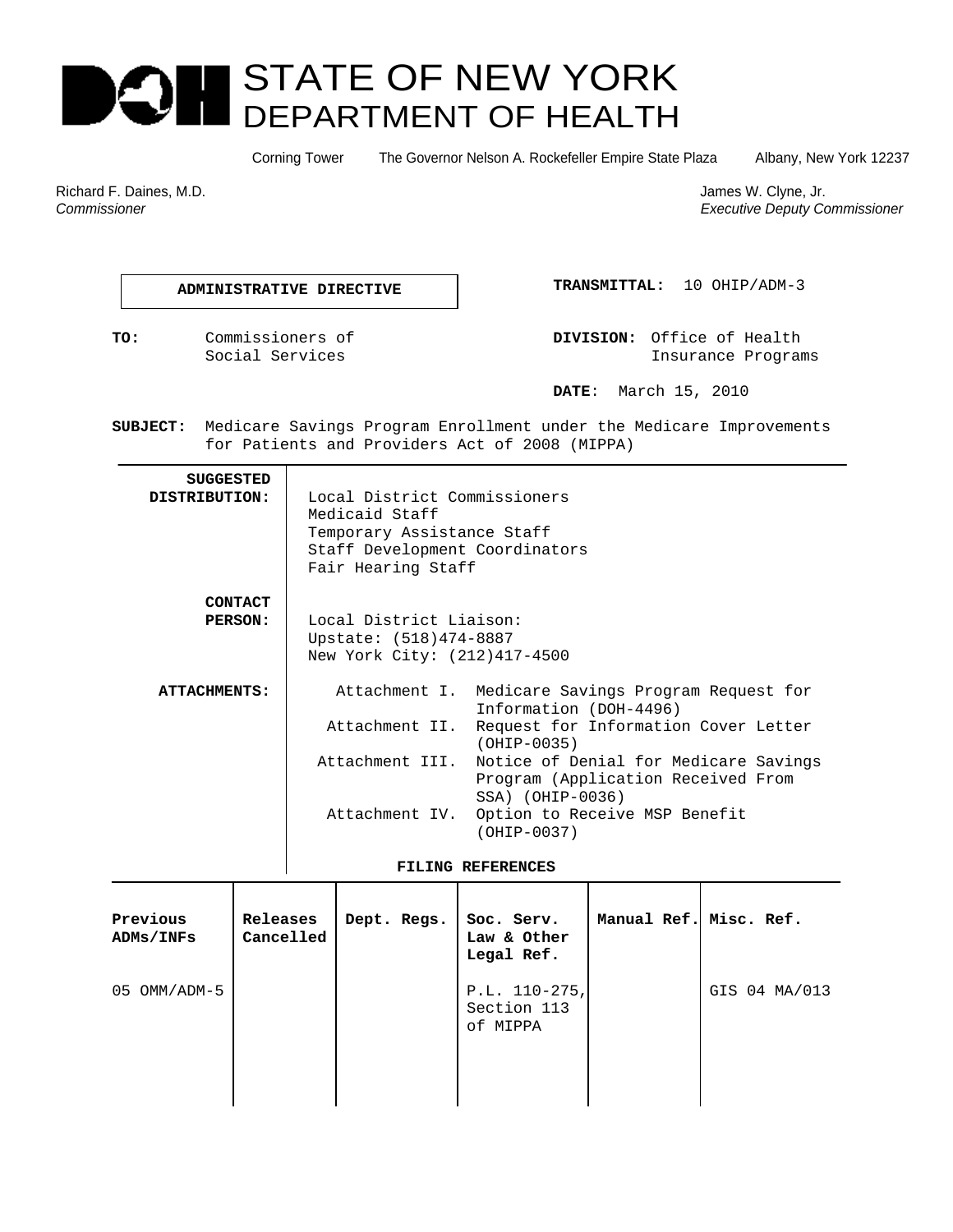# **I. PURPOSE**

The purpose of this Administrative Directive (ADM) is to advise local departments of social services (LDSS) of the implementation of Section 113 of the Medicare Improvement for Patients and Providers Act of 2008 (MIPPA), which requires an application for the federal Low Income Subsidy (LIS) program to be considered an application for the Medicare Savings Program (MSP).

#### **II. BACKGROUND**

The LIS program, also known as "Extra Help", is administered by the Social Security Administration (SSA) to help low income Medicare beneficiaries pay for prescription drug costs associated with their Medicare Part D benefits. The MSP is a Medicaid benefit that helps eligible Medicare beneficiaries pay for costs associated with Medicare Part A and Part B. In an effort to decrease barriers to enrollment, Section 113 of the MIPPA states that an application to SSA for the LIS program for Medicare Part D benefits will also be used to initiate an application for benefits under the MSP. This statutory requirement is intended to improve enrollment in both the Medicare Part D LIS program, administered by SSA, and the MSP, administered by the states.

#### **III. PROGRAM IMPLICATIONS**

Beginning January 1, 2010, SSA must, with the consent of the applicant, transmit data received from the LIS "Extra Help" application to the State for consideration of the applicant's eligibility for the MSP. The State will receive this information via an electronic file from SSA each day that SSA makes LIS eligibility determinations. The State must act on this data as if the individual had applied for the MSP directly to the Medicaid program. The State requires further review of the file received from SSA before the planned automated procedure to process these applications can be implemented. Until further notice, however, districts must follow the procedures outlined in this ADM.

Upon receipt of the file from SSA, the Department will create two lists for each county containing names and addresses of individuals who have applied for the LIS through SSA. One list will contain information about applicants that do not have an active or pending Medicaid case in WMS. The second list will contain information about applicants with active or pending Medicaid cases.

Each upstate district's list will be placed in a folder on the Human Services Enterprise Network (HSEN). Each district has identified two individuals who will have access to these folders and must access the<br>folders daily. The list for NYC will be provided to the Human The list for NYC will be provided to the Human Resources Administration (HRA) by the Downstate Division of Information Technology (DOIT) staff.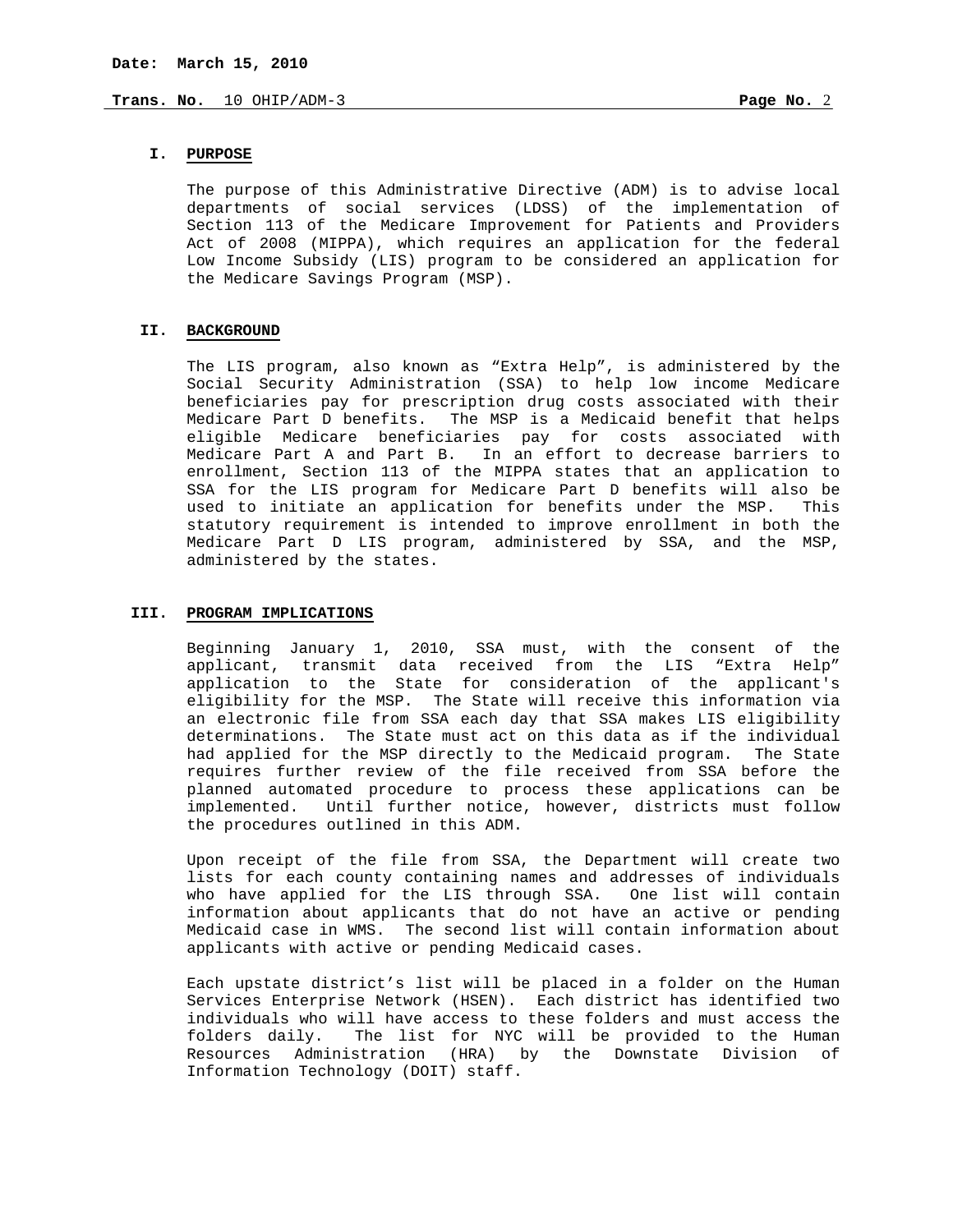## **IV**. **REQUIRED ACTION**

#### **A. APPLICANTS WITHOUT AN ACTIVE OR PENDING MEDICAID CASE**

For applicants who do not have an active or pending case in WMS, the State will create an electronic copy of DOH-4496, "Medicare Savings Program Request for Information," (Attachment I). This form will be pre-populated with the name, address, phone number, date of birth, and the last four digits of the social security number of the applicant. Information for a spouse will also be included if available. For upstate districts, the LDSS must register these applications in WMS and mail the "Medicare Savings Program Request for Information" to the applicant with OHIP-0035, "Request for Information Cover Letter", provided in this directive as Attachment II. For New York City residents, DOIT staff will register the application and mail the "Medicare Savings Program Request for Information" form to the applicant.

If the form is returned to the district, the application must be processed in the same manner as any other MSP application, including sending the appropriate acceptance or denial notice, and entry of MSP data, if applicable, in eMedNY.

For individuals who are determined eligible for the Specified Low Income Medicare Beneficiary (SLIMB) program or the Qualified Individual (QI) program, eligibility may begin three months prior to the date of application. However, for the QI program, the retroactive coverage cannot precede the current calendar year. For the Qualified Medicare Beneficiary program (QMB), eligibility begins the month following the month of application. Eligibility for MSP can never begin earlier than the first month of Medicare eligibility, regardless of the date of application for MSP benefits.

Applicants may indicate on the "Medicare Savings Program Request for Information" that they would like to apply for full Medicaid benefits. In such cases, the applicants must be sent and must complete the Access NY Health Care application and comply with all current procedures for applying for Medicaid benefits.

If an applicant does not return the "Medicare Savings Program Request for Information" by the requested date, OHIP-0036, "Notice of Denial for the Medicare Savings Program (Application Received by SSA)" provided as Attachment III must be sent.

The only address information provided by SSA is the mailing address of the individual, which is not necessarily the home address. If after receiving a completed "Medicare Savings Program Request for Information" form it becomes apparent that the applicant lives in another district, the individual's information should be transferred to the appropriate LDSS following current protocols.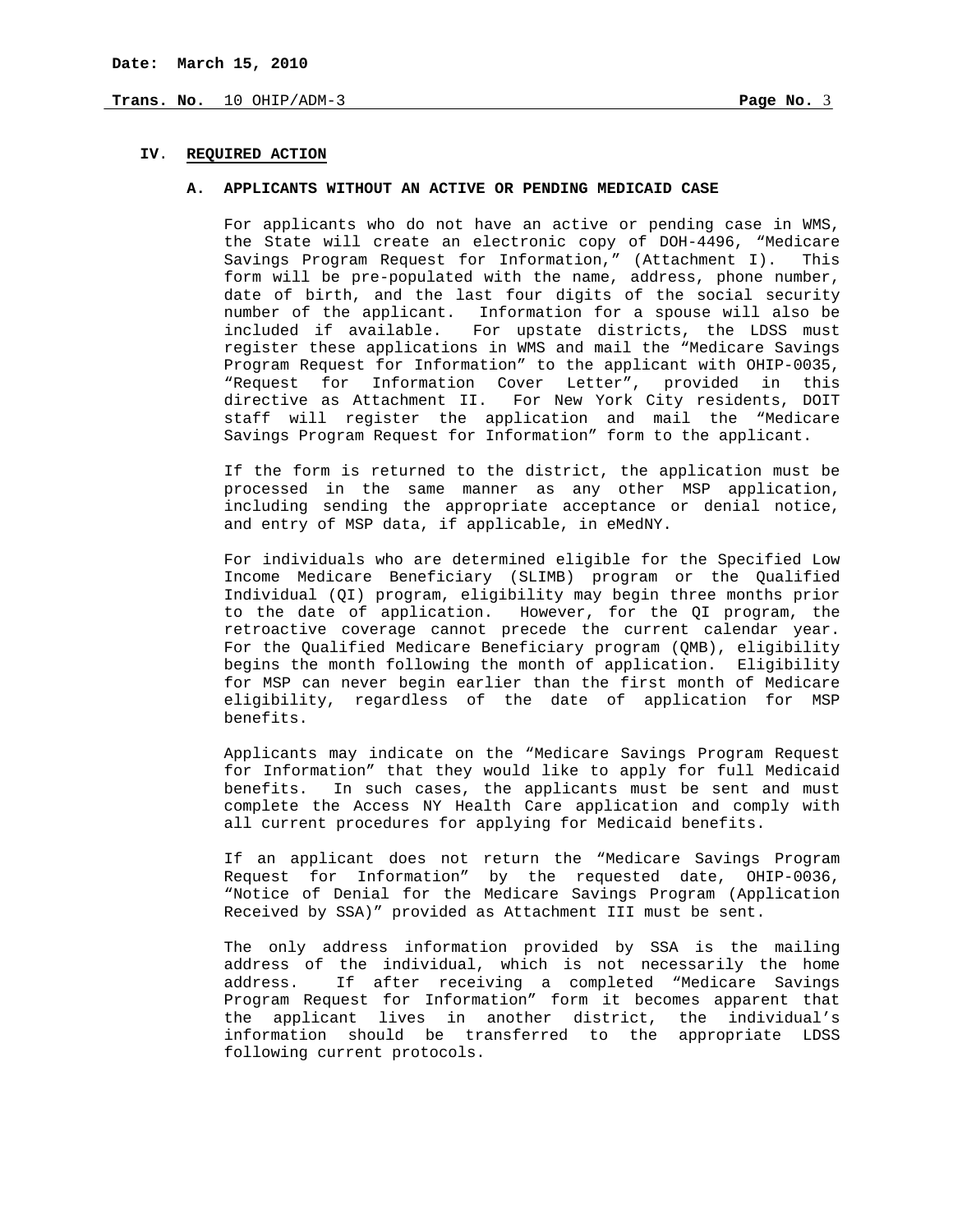#### **B. APPLICANTS WITH AN ACTIVE OR PENDING MEDICAID**

Districts will also receive a list of individuals who currently have an active or pending Medicaid or MSP case. Active cases will be annotated with "AC", and pending cases will be annotated with "AP". Active recipients will have their Client Identification Number (CIN) entered on their record. The list will include the information received from SSA for each of these individuals.

No action is required to be taken on the case, if the individual currently has an active MSP case.

An eligibility determination must be made for cases where the individual is not on MSP, but has an active Medicaid case and is participating in the Excess Income Program, or is only eligible for Medicaid with no spenddown by using the Medicare premium as a deduction. If the applicant is eligible for MSP, the LDSS must send OHIP-0037, "Option to Receive Medicare Savings Program (MSP) Benefit," (Attachment IV) and allow the individual to indicate his/her choice between spenddown and MSP eligibility. This form should be sent with the LDSS-4038, "Explanation of the Excess Income Program". This choice must be offered to the individual even if the individual previously stated his/her selection. If the individual fails to return the "Option to Receive Medicare Savings Program (MSP) Benefit", the case is to remain open and benefits continued unchanged. It is not necessary to send an MSP denial notice for failure to return this form since the form already includes this information.

An MSP denial notice must be sent to the individual if, after reviewing the case record, it is determined the applicant is not eligible for MSP.

Some individuals may be fully eligible for Medicaid without using the Medicare premium as a deduction from income. If the person is also eligible for MSP, the individual must be enrolled in the correct MSP category and the Buy-In information must be entered in eMedNY. The appropriate Client Notice System (CNS) acceptance notice must be sent to the individual. If it is determined that the applicant is not eligible for MSP, a MSP denial notice must be sent.

If the individual is currently enrolled in the Family Health Plus program and the district finds that the individual is enrolled in Medicare, the district should follow current protocol for disenrolling the individual from Family Health Plus, and determining eligibility for other programs such as MSP and/or Medicaid.

For individuals appearing on the district's LIS list that also have a pending application for MSP with the LDSS, the application date for MSP eligibility purposes shall be the earlier of the two application dates, if individual is otherwise eligible during that time.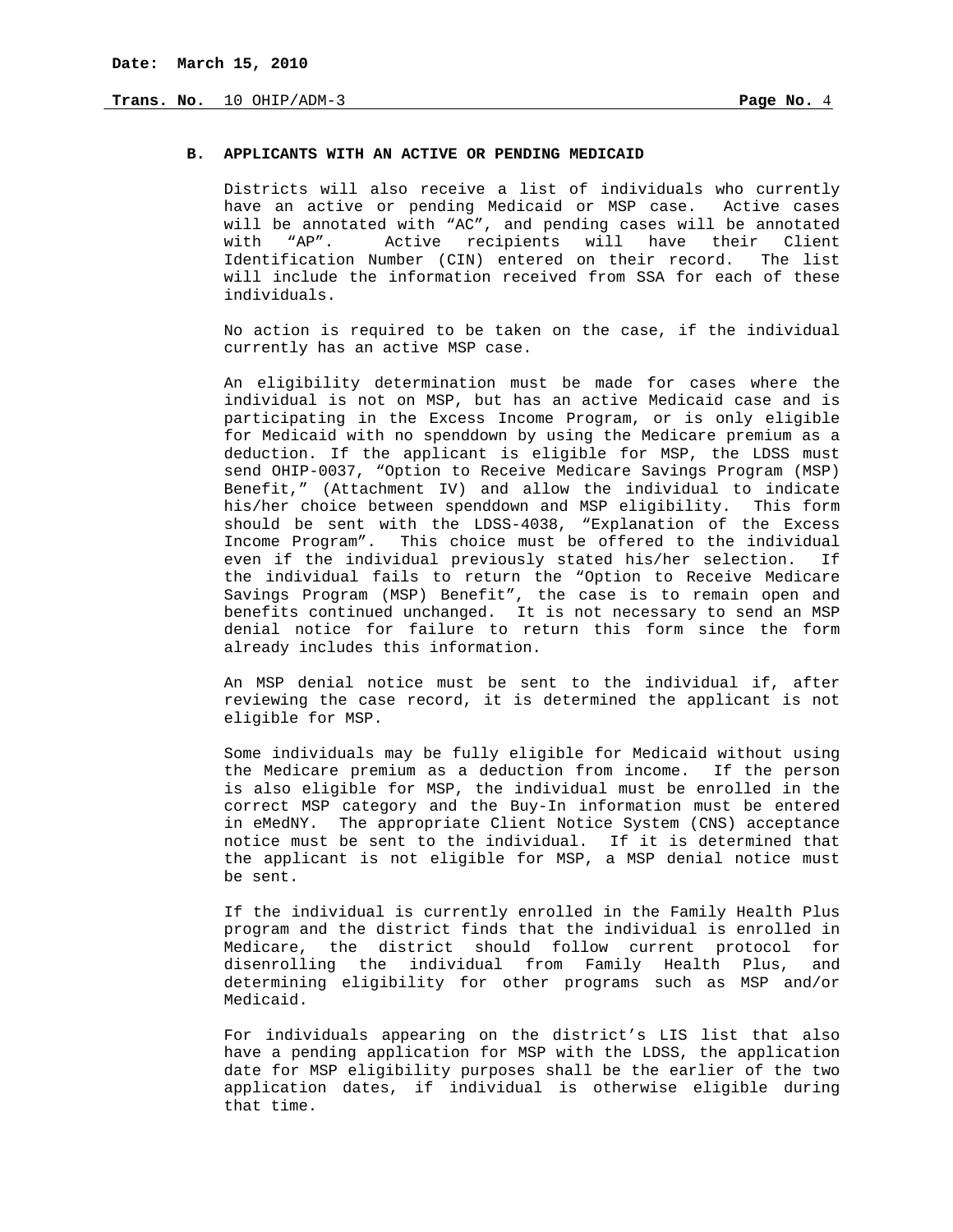# **C. ADDITIONAL INFORMATION**

## 1. Application Date for MSP Eligibility

The application date for MSP eligibility for records sent to the LDSS from the LIS file is the date the individual applied for LIS at SSA. For records with no active or pending Medicaid or MSP case, the LIS application date will be prepopulated on the "Medicare Savings Program Request for Information" form in the upper right hand corner of the form. If the record has an active or pending Medicaid or MSP case, the LIS application date can be obtained from the LIS list in the field labeled, "APP DATE". If determined eligible, benefits under the MSP may begin on the date the person applied for LIS, or three months prior to that date if otherwise eligible. As stated above, benefits under the QMB category can only be provided the month following the month of application.

### 2. Application Date for Case Processing

The LDSS must determine eligibility for all applications promptly, generally within 45 days of the date of application. Under certain circumstances, additional time for an eligibility determination may be required, for example, due to a delay on the part of the applicant to provide information, or due to an administrative or other emergency beyond the district's control. The reason for the delay shall be noted in the case record. The 45-day time limit for processing applications sent to the State from SSA begins the date the State receives the file from SSA.

## 3. Exceptions

Individuals may apply for Medicare and LIS three months prior to their 65<sup>th</sup> birthday. If the individual indicates on the "Medicare Savings Program Request for Information" form that their Medicare effective date is within the next three months and an award letter from SSA is provided, districts may register the application and determine eligibility. Prospective Medicare information may be entered in eMedNY. However, Medicare Buy-In information may not be entered more than one month prior to the Buy-In effective date. The Buy-In effective date may never precede the Medicare coverage effective date.

If the individual has lost Medicare eligibility or will not become Medicare eligible within the next three months, a denial notice must be sent.

Most individuals who are eligible for Medicare Part B are also eligible for premium free Part A coverage. However, there are some individuals who are eligible for Medicare Part B who do not have credit for sufficient work quarters to qualify for free Medicare Part A. An "M" suffix on the